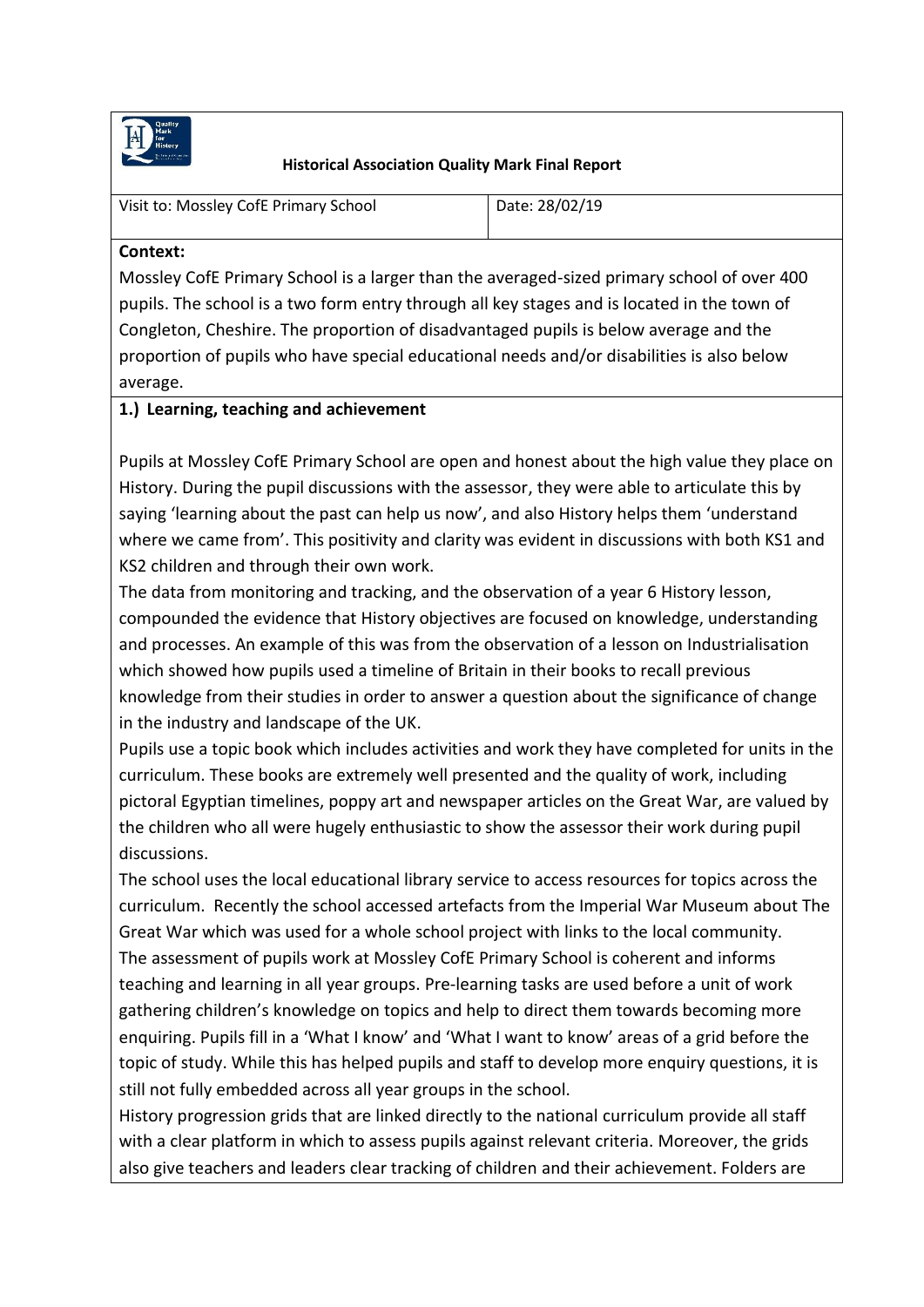used by all staff to highlight when objectives are met in History, and also identify pupils who are exceeding (Gold) or working towards (Bronze) in the year group which is then used in further monitoring. As a result of this, the overall achievement of pupils in History across the school is good.

This monitoring will also become more effective in History when the lead identifies areas of weakness in the teaching of concepts and skills and uses this knowledge to inform future monitoring and the dissemination of advice and materials to teachers. Chronology has already been highlighted as an area that could be further developed on a school wide level.

### *Learning, teaching and achievement in the school is a strong silver award.*

## **2.) Leadership**

The History coordinator at Mossley CofE Primary School has ensured the subject enjoys a good status in terms of time allocation in the curriculum, and also how History regularly takes prominence in terms of whole school projects and assemblies on themes such as Ancient Egypt. Furthermore, the coordinator has effectively communicated her ideas and plans to all staff within the school and they feel confident that they have sufficient tools to teach the topics in the curriculum.

History benefitted from the investment of using a subject advisor after the most recent changes in the curriculum. This strategic decision has enabled the subject to have clear foundations in terms of time in the curriculum ('Topic') and regular community initiatives such as linking events of WWI to Congleton. The study of specific History topics has also enriched other areas of the curriculum such as art and outdoor learning. One recent activity involved children making stretchers based on the designs of WWI and completing exercises outside in the school grounds.

The History coordinator works closely with the Geography lead and organsises governor monitoring of the subjects which then feeds into a comprehensive Humanities policy. Furthermore, an action plan is completed each term by the coordinator which is based on observations and book scrutinies carried out during the course of year. These actions form part of the extensive support given to History by the school leadership team. From this, the coordinator has been given staff meeting time to train colleagues in areas such how to best use artefacts and other resources to enrich and compliment their History teaching.

*The assessor determined that the school meets the silver criteria for leadership.* 

## **3.) Curriculum**

Mossley CofE Primary School operates a creative curriculum model in which History is a key part of the plan. The curriculum is motivational and engaging as pupil voice and teacher voice are consulted annually so that these views and opinions directly feeds into how the curriculum is planned and taught. These one year plans ensure History topics are constantly under review and relevant to the children in the school.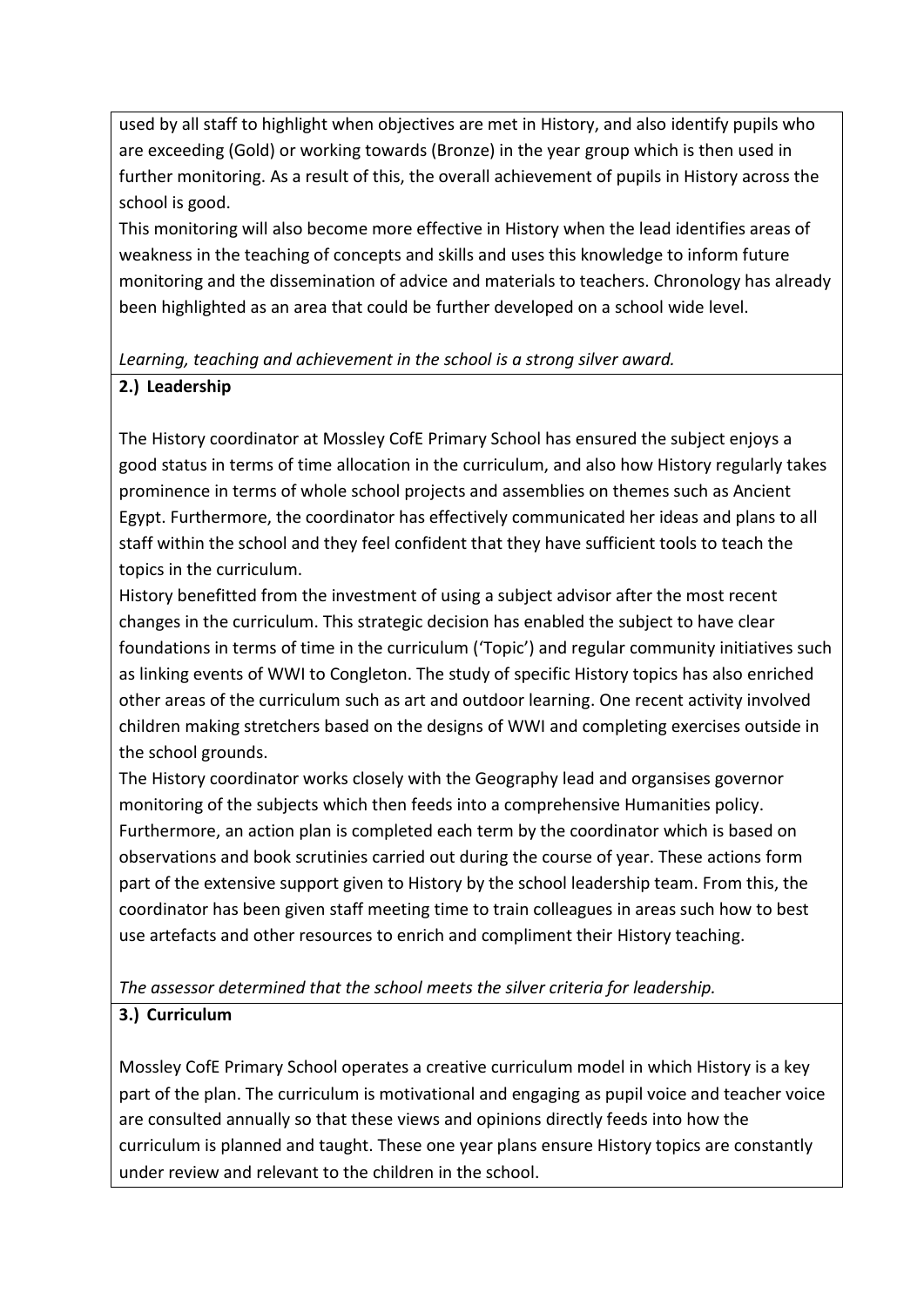Children are actively encouraged to make links and connections across periods when they begin a new topic in History. One example of this is when Year 6 children build on their knowledge in Year 5 of Vikings and Anglo/Saxons when completing a timeline of Britain through the Ages, and when Year 3 children use their knowledge of Ancient Egyptians to create a World History timeline. While teachers are working more deeply on embedding chronological understanding and making links, as the curriculum is constantly under review, the coordinator needs to ensure children still receive awareness of chronological understanding whatever topic is being taught.

# *The assessor determined that the school meets the silver criteria for curriculum.*

## **4.) Enrichment**

History is intertwined with the rest of the creative curriculum adopted by the school. Topic plans include references to all subjects and coordinators ensure cross curricular links are maintained. As a result, children use their vocabulary, knowledge and understanding taught in History lessons in other areas of the curriculum. An example of this is in the Ancient Egypt topic whereby beliefs and rituals are compared to Christian stories as a link between History and Religious Studies.

There are a number of trips run by the school for different year groups including a trip to Stafford Castle in Year 1, and as part of their Vikings and Anglo Saxons study in Year 5 they visit Tatton Park where pupils learn how settlements where built.

Though there are a number of planned experiences beyond the classroom at Mossley CofE Primary School, there are still a number of opportunities locally that could be explored to establish links with the school and further enrich the teaching of History. Moreover, a History Club could further enhance the experiences of pupils within the school and also help develop the love of History in a sustainable way.

History has a good presence on the school website with references to school trips and assemblies included in newsletters, the school Facebook page and in the news section on the website which includes trips such as to the Congleton Museum.

*The enrichment provision in the school meets the silver criteria for the HA Quality mark.* 

Next steps to further develop History at Mossley CofE Primary School:

- Embed Enquiry work across the school so children and staff are confident to explore their own questions on historical topics.
- Develop further enrichment opportunities by making more links with local history professionals and organisations, and also in school with a History Club.
- Ensure the teaching of key concepts and skills (especially chronology) are monitored effectively so they are rooted in all curriculum topics, especially when new topics are introduced.